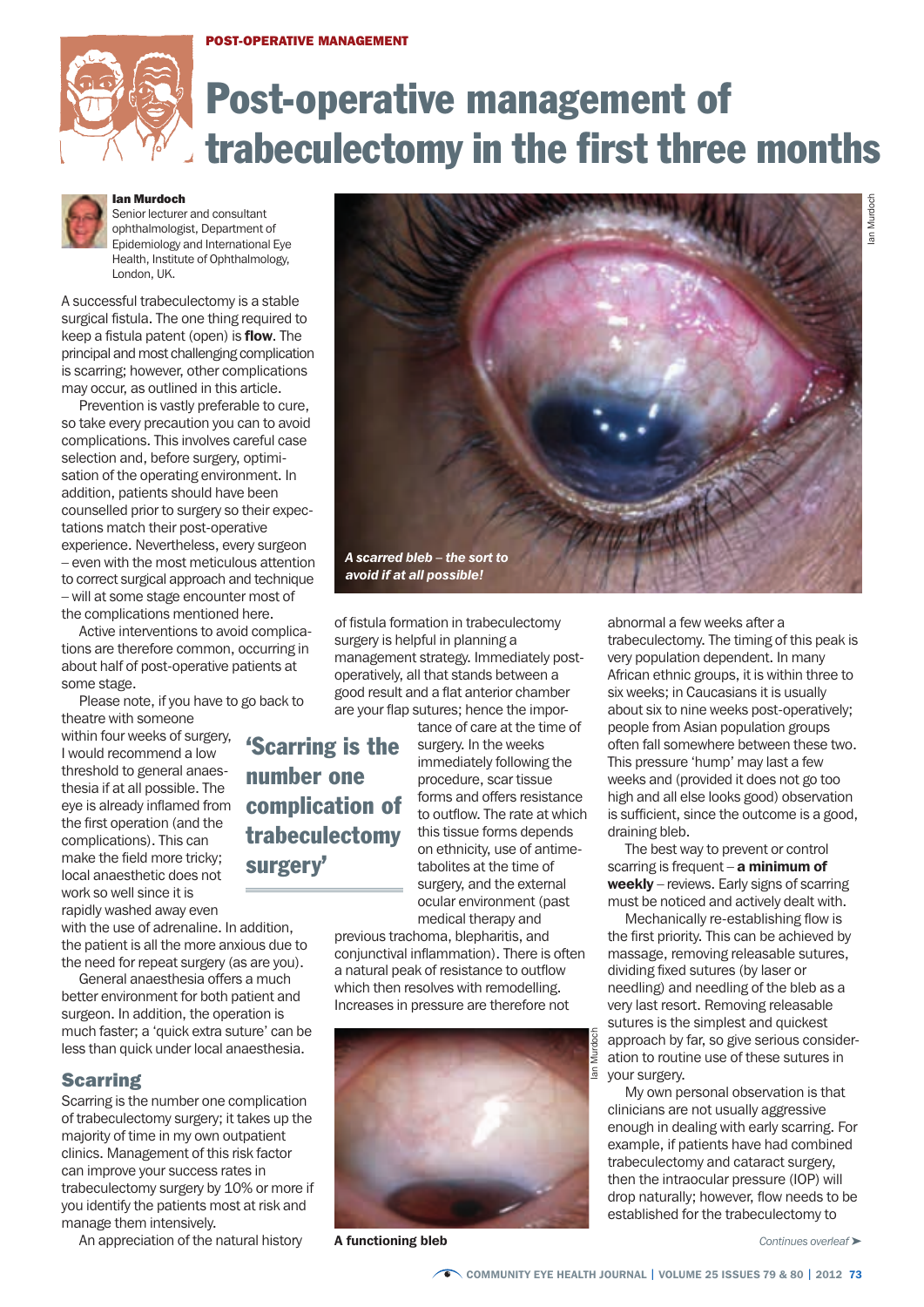function. Massage techniques are outlined in the panel below, so do not give up easily!

Once you have some healing in place to offer resistance (generally a few weeks post-operatively) it is perfectly sensible to enlist the help of your patient in massaging their own eye if necessary. They can maintain flow by regular massage throughout the day whenever they put eye drops in, or even more often if you teach them carefully.

In all of this, please recognise that there is a 'window of opportunity' and be sensitive to the passing of this window, so you do not persist longer than appropriate. I cannot give exact timings, since some patients remain sensitive to massage over a year post-surgery, whilst others have such an intense scarring response that massage may be useless after four weeks! One final point to recognise is that poor surgical technique can result in blebs that require permanent massage. If the arms of the trabeculectomy flap do not reach to the site of the sclerostomy, then this can have the effect of creating a valve only opened with pressure posteriorly. In this instance, re-exploration and revision is the only option to achieve a satisfactory long-term result.

Steroids are the next major postoperative tool to prevent scarring. Intensive topical eye drops should be preservative free formulations if at all possible. Sub-conjunctival administration at the bleb site may, in my view, be extremely helpful. I tend to prefer administration of sub-conjunctival steroids at



*Figure 2. Seidel test showing leaking bleb*

each post-operative visit. Finally, deposteroids, when available, should always be considered in patients who are unable or unreliable in taking their drops regularly. I personally administer these to the orbital floor rather than at the bleb site. Insufficient topical steroid therapy is, in my view, one of the principal causes of bleb scarring in patients who are subsequently referred to me for management.

There is evidence that intensive use of sub-conjunctival 5FU is helpful; however, this has potential side effects. The panel on page 75 details a technique for 5FU administration. Others have reported use of other sub-conjunctival medication such as mitomycin C and anti-VEGF agents. I do not have personal experience of these.

#### Conjunctival leak

Clearly, if there is a button-hole at a vital site, the conjunctiva is retracting, or the sutures are too loose. This is surgical error and needs repair. I personally like

suturing the conjunctiva very precisely and carefully with at least four interrupted sutures to the limbus. There may still be a leak post-operatively during the first week or so. We have demonstrated such minor leaks to be of no consequence to final outcome.1 Larger leaks or persistent leaks are obviously more serious. There are two scenarios to consider, based on the IOP:

Ian Murdoch

1 If the leak is combined with hypotony (low IOP) and/or a shallow anterior chamber, then this needs careful observation and surgeons should not hesitate to re-operate to correct it.

2 If the IOP is not too low and the anterior chamber is deep, then a more conservative approach can be considered for a period to see if matters resolve naturally. In this circumstance, if there is preferential anterior drainage through the leak, then sometimes releasing posterior sutures to encourage posterior drainage can solve the problem.

A long-term leak is not desirable since it is a track for infection and may be associated with instability of the anterior chamber. Repairing such a leak should be done with care and time since the track may be epithelialised. The conjunctiva should be taken down and then secured with numerous interrupted sutures. I personally make a one-third thickness groove at the limbus and use mattress sutures to secure the conjunctiva into the groove. If such repeat surgery is required,

# Massaging techniques

A trabeculectomy is a guarded fistula. Pushing on the guard will not achieve drainage! You need to 'fishmouth' the posterior opening by applying pressure to the sclera, just behind the posterior end of the scleral flap. This means the patient needs to be looking down as far as possible so you are able to apply the pressure in the correct place. Be careful not to stress the conjunctival sutures; use a slight downwards motion towards the cornea.

Self-massage by the patient should be taught using either one finger or two fingers: one from each hand. Different patients prefer different techniques. Get the patient to practice in front of you. Measure the IOP before and after the massage so you can tell patients what they have achieved.